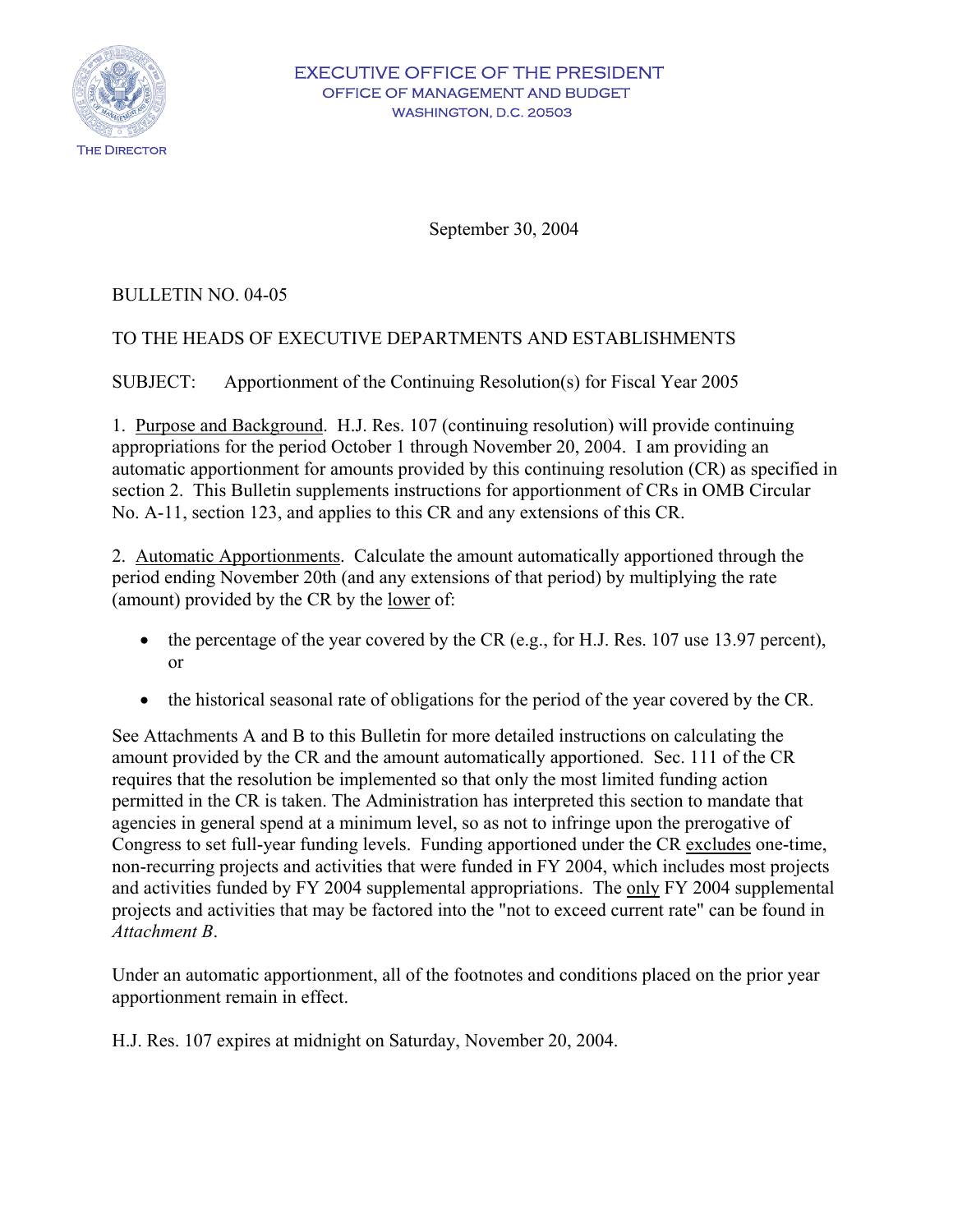3. Written Apportionments. If a program requires an amount different from the total amount automatically apportioned, you must request a written apportionment from OMB. Once a written apportionment is approved, the terms and conditions of the automatic apportionment bulletin cease to apply.

JABILT

Joshua B. Bolten **Director** 

Attachments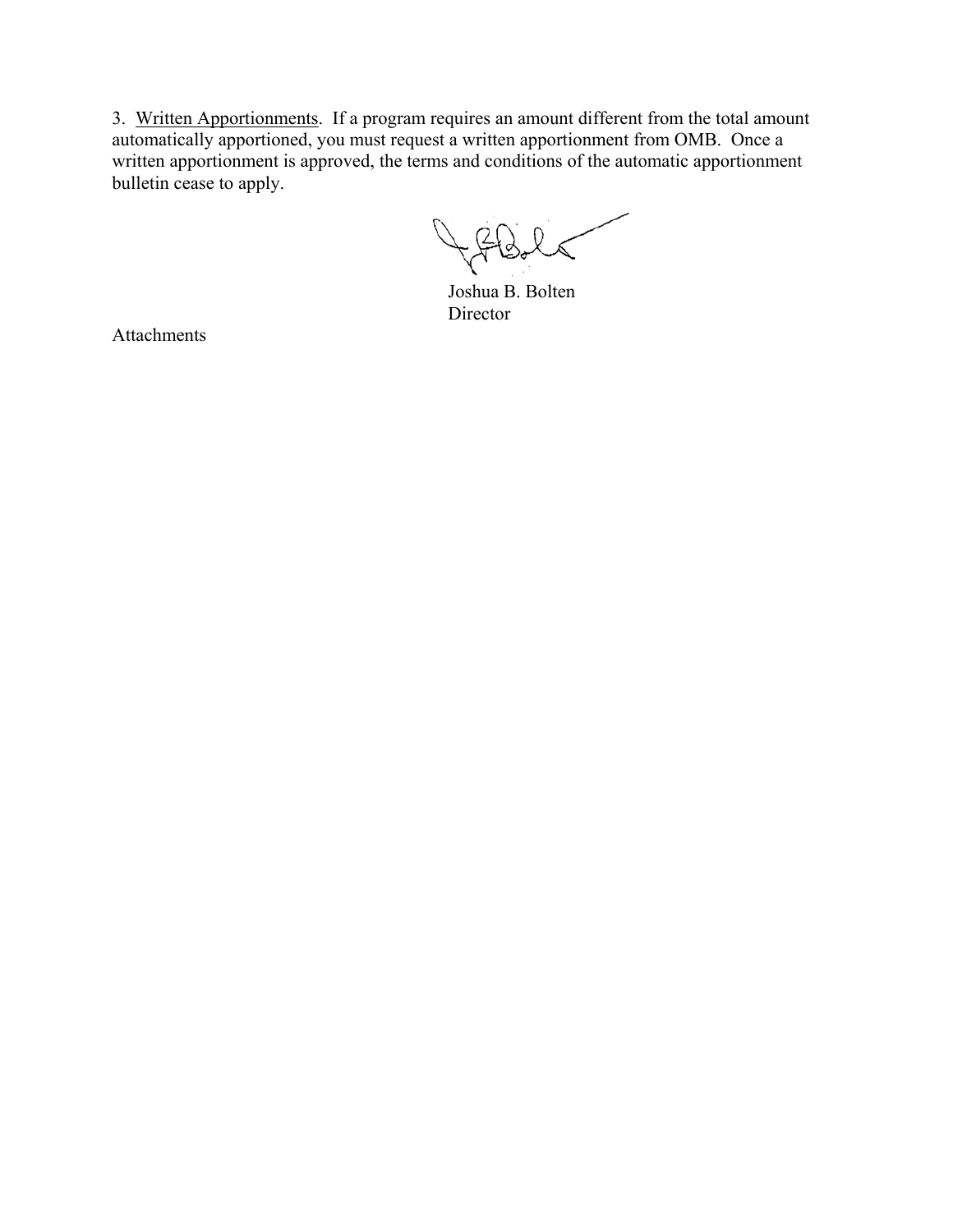#### **Attachment A**

## **Calculating the Amount Made Available by the CR and the Automatic Apportionment**

Calculate the amount automatically apportioned (whole dollars) through the period ending November 20, 2004, (and any extensions of that period) by multiplying the **rate (amount) provided by the CR** by the lower of:

- $\bullet$  the **percentage of the year** covered by the CR (rounded to the nearest hundredth); (for a seven-week CR, use 51 days/365 days=13.97%); or
- **the historical seasonal rate** of obligations for the period of the year covered by the CR.

#### 1. **What is the rate (annualized, full-year amount) provided by the continuing resolution (CR)? The rate (full-year amount) provided by the CR for all accounts is the rate of operations not exceeding the current rate, calculated as follows:**

- take the net amount enacted in FY 2004, i.e., add only the supplemental appropriations amounts listed in *Attachment B* of OMB Bulletin 04-05; subtract any rescissions (e.g., across-the-board reductions), and factor in transfers mandated by law;
- add the unobligated balance (including those for emergencies) *carried forward* to FY 2004 start-of-year (SOY), if any; and
- < subtract the unobligated balance (including those for emergencies) *at the end* of FY 2004 end of year (EOY), if any.
- 2. **Which estimates of FY 2004 (EOY) unobligated balances should agencies use in the calculation?** Agencies are required to use current estimates of FY 2004 (EOY) unobligated balances. You can adjust the unobligated balances with the following conditions:
	- FY 2004 SOY unobligated balances: Use the amount shown on the most recent FY 2004 apportionment/reapportionment. This would be shown on line 2a ("Unobligated balance: brought forward, October 1 (actual)") of the SF 132/letter apportionment.
	- **FY 2004 EOY unobligated balances:** Again, you must use the most recently approved apportionment. For the majority of the accounts, this should be the FY 2005 initial apportionment.
	- You may request OMB to apportion the revised estimates of unobligated balances, SOY FY 2005, and if apportioned by OMB, you may use the revised amounts to calculate the amount available under the CR.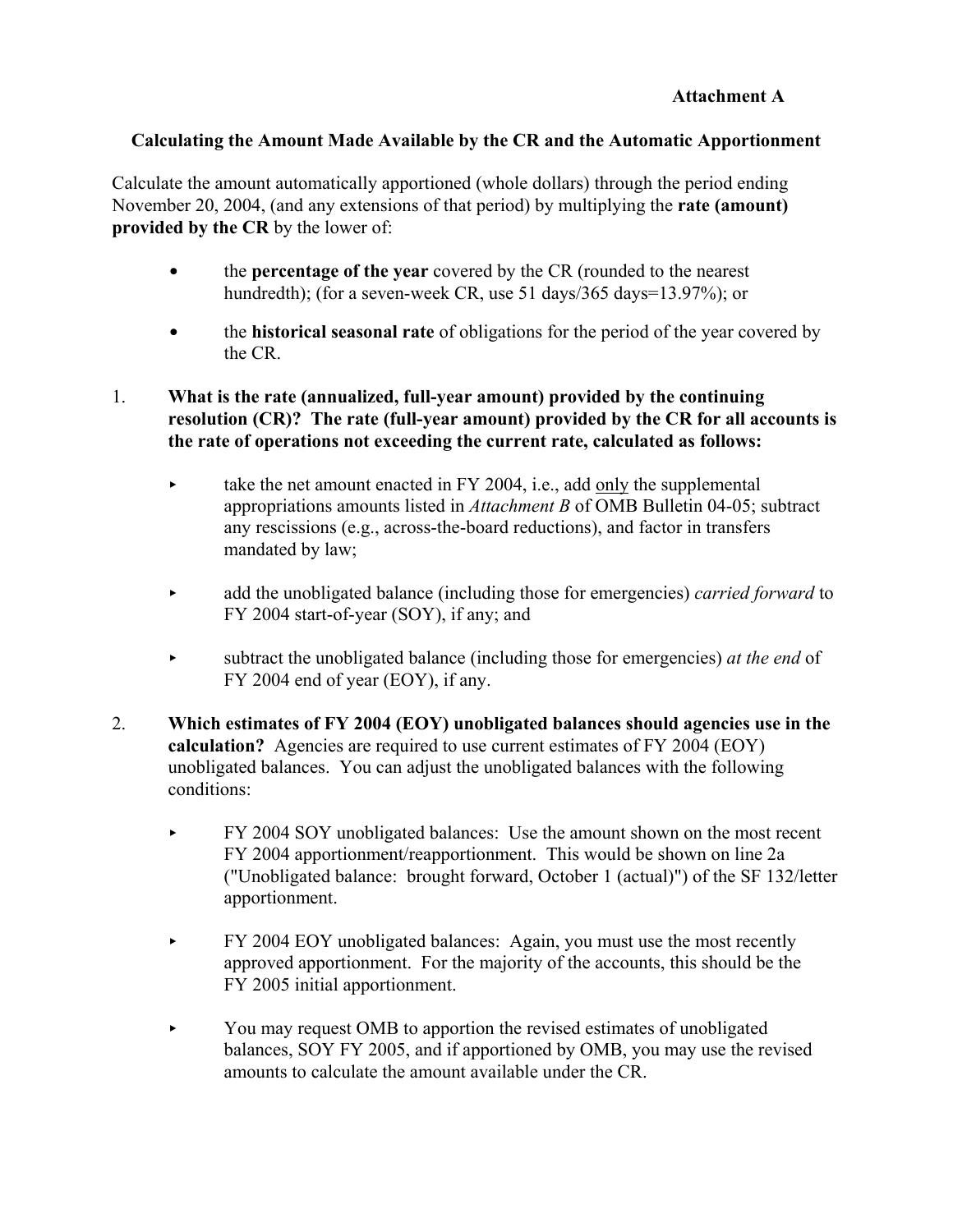- 3. **How should mandatory appropriations and balances be treated?** A continuing resolution is an appropriations bill. As such, it normally does not affect mandatory appropriations provided in substantive or authorizing legislation. Therefore, for accounts with a mix of discretionary and mandatory appropriations, take the mandatory component out before calculating the amount provided by the CR. This includes both the budget authority and unobligated balances.
- 4. **What is the amount of the automatic apportionment under a CR?** Multiply the rate (annualized, full-year amount) provided by the CR (see note 1) by:
	- $\blacktriangleright$  The percentage of the year covered by the CR (rounded to the nearest hundredth); or
	- $\blacktriangleright$  The historical seasonal rate of obligations for the period of the year covered by the CR;
	- $\blacktriangleright$  The lower number will be the amount automatically apportioned.

# 5. **Are entitlement and other mandatory payments whose budget authority was provided in Appropriations Acts for fiscal year 2004 continued at the FY 2004 level or FY 2005 program level?**

Sec. 126 of H.J. Res. 107 allows entitlements and other mandatory payments whose BA was provided in Appropriations Acts for FY 2004 to continue at the "rate to maintain program levels under current law, under the authority and conditions provided in the applicable appropriations Act for fiscal year 2004, etc." In other words, these programs can operate at the FY 2005 level but the appropriated administrative expenses associated with these programs must be based on the FY 2004 levels.